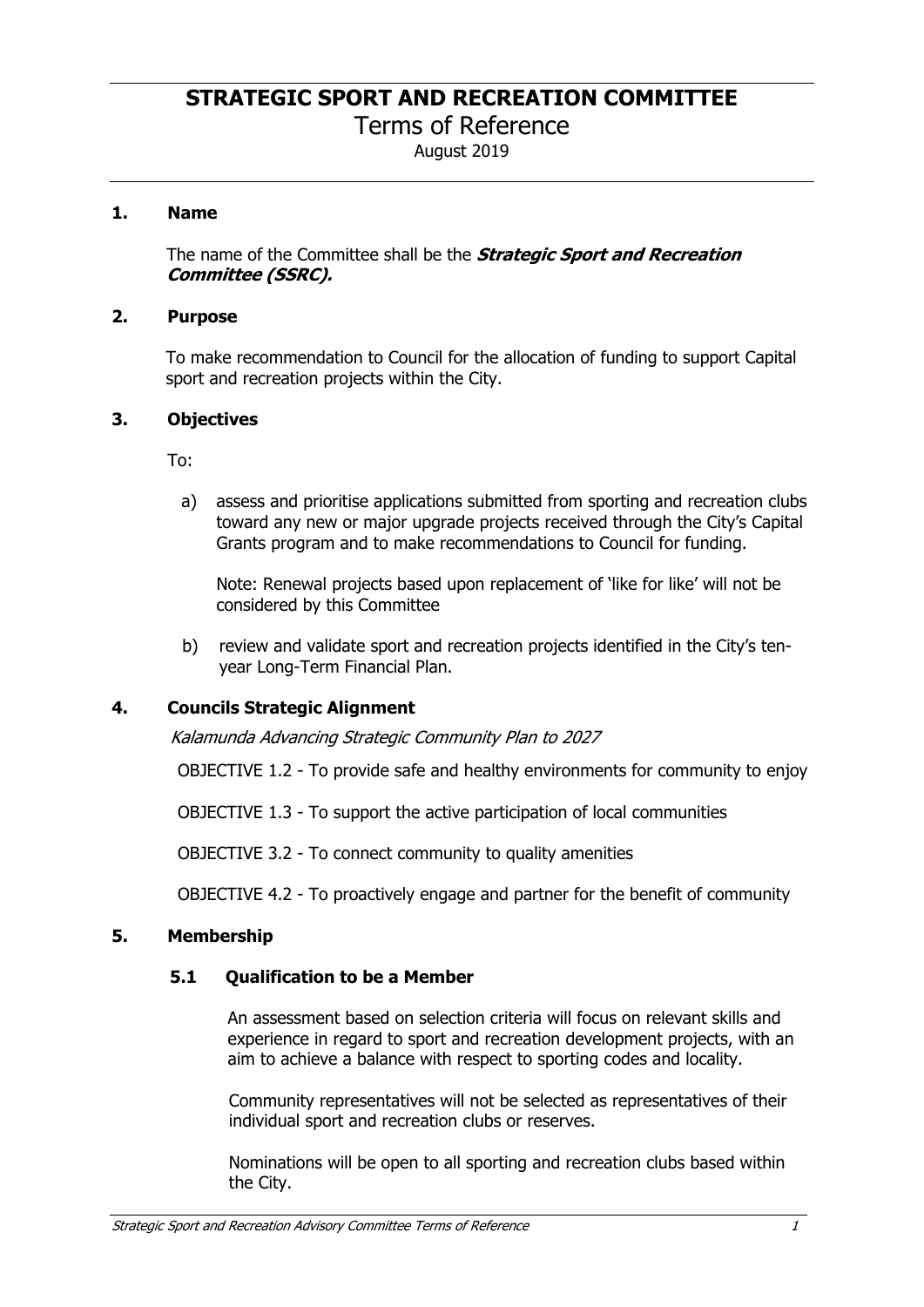# **5.2 No. of Members**

A total membership of up to eleven (11) full members comprising of:

- i. two (2) City of Kalamunda officers will be ex-officio members of the Committee:
	- A. Director Corporate Services
	- B. Director Asset Services
	- C. Or their nominees will provide this support
- ii. up to nine (9) sport and recreation representatives for the community.

## **5.3 Term of Appointment**

Appointment is for up to two years and members are eligible for reappointment following the Council Ordinary Election.

### **5.4 Resignation or Termination of Membership**

- i. Membership will be reviewed should a member miss three consecutive meetings without approved leave of absence and the Committee may choose to recommend to Council that the member is removed.
- ii. A committee member may resign from membership of the committee by giving the Chief Executive Officer or the committee's presiding member written notice of the resignation.

### **6. Election of Presiding Member and Deputy Presiding Member**

The election of the Presiding Member and Deputy Presiding Member will be conducted in accordance with the provisions of the *Local Government Act 1995*.

#### **7. Meetings**

## **a) Conduct of Meetings**

All meetings will be conducted in accordance with the provisions of the *Local Government Act 1995* and the City's Standing Orders Local Law and the City of Kalamunda Code of Conduct.

## **b) Scheduling of Ordinary Meetings**

The Committee shall meet up to four times per financial year in line with the City's Capital Grants Policy and Procedure funding cycle and can increase the frequency of meetings if required.

## **c) Special or Extra Meetings and Working Groups**

A Special or extra meeting can be called by: -

- i. A majority decision of the Committee
- ii. The presiding member of the Committee
- iii. By at least  $1/3^{rd}$  of the members of the Committee